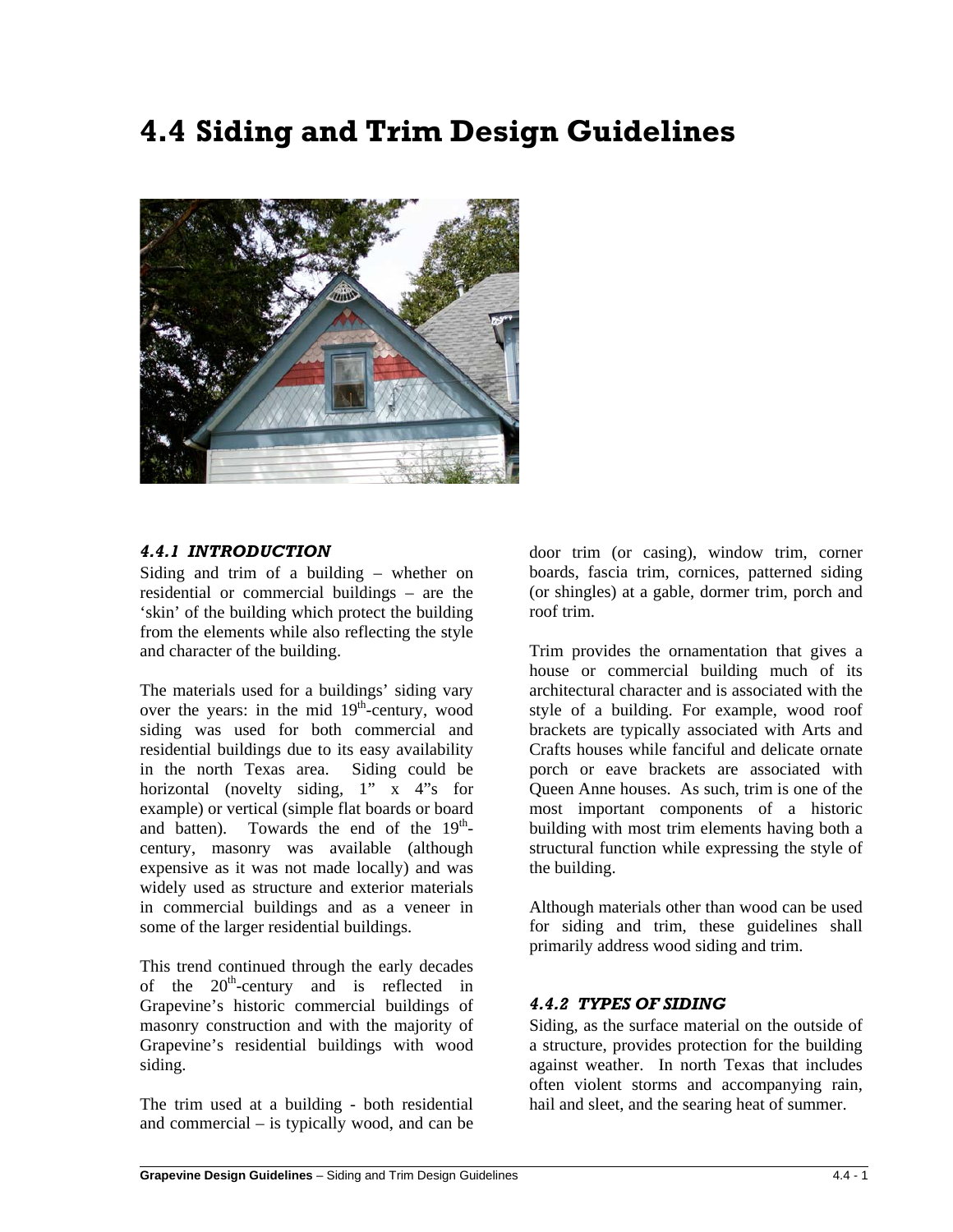In commercial structures, siding or exterior materials on the walls are typically masonry, stucco or stone. Masonry and stone are addressed in detail in the *Masonry Design* chapter of these Guidelines.

Fake brick, stone or gravel aggregate materials shall never be used on commercial or residential structures.

Wood siding typically used in Grapevine houses are horizontal siding with either a top front rabbet and a bottom rear rabbet that lap the board below or tongue-and-grove edges; this siding is installed directly against the wall (exterior studs) of the house, and is commonly referred to as 'drop' or novelty siding.



TYPICAL WOOD HORIZONTAL SIDING PROFILES



TYPICAL NOVELTY SIDING



TYPICAL 'LAPPED' SIDING

Board and batten siding is also a common siding type and is used at the side and rear of commercial properties, some houses and particularly at accessory buildings. Wide vertical boards are applied directly to the structure, and are then covered at the joints with narrow boards (battens). A 'reverse' board and batten siding has the smaller boards (battens) applied directly to the structure with the larger boards at the top.



BOARD AND BATTEN SIDING

As boards in horizontal and board and batten siding overlap one another, this provides a limited amount of natural insulation, and when properly maintained by caulking and painting,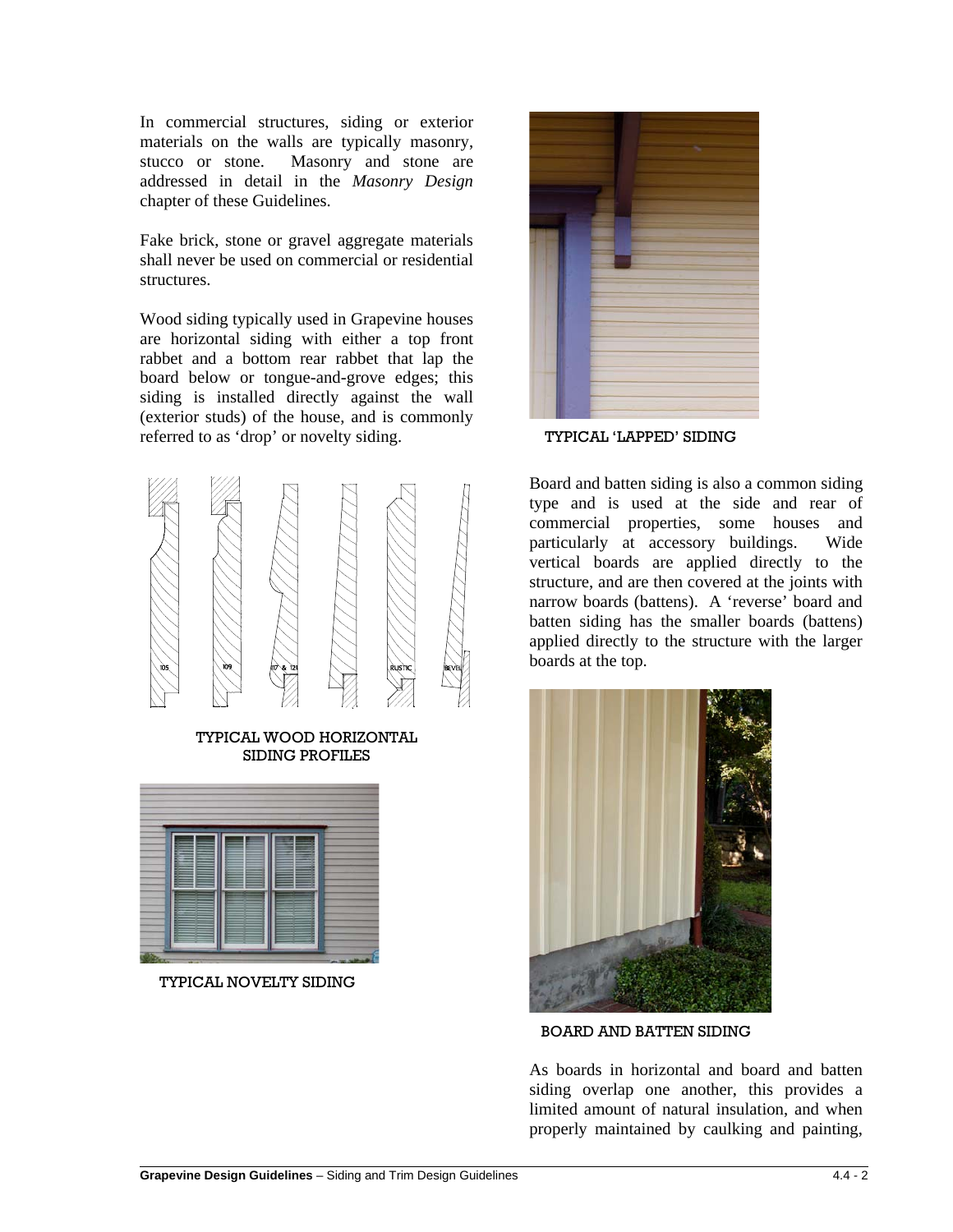can last for a very long time. Most of the historic houses in Grapevine retain their original wood siding, including some that date from the 1870's.

Newer and non-historic siding materials such as asbestos, asphalt, aluminum, vinyl and cement board are not recommended for use on historic buildings.

# *4.4.3 SYNTHETIC SIDING MATERIALS.*

Synthetic siding materials have been used since the 1930's with the introduction of asbestos cement shingles and asphalt shingles.

Asbestos shingles were made of cement reinforced with asbestos fibers, and were rigid. Asphalt shingles are a composition of several materials – fiberglass saturated with asphalt – and was originally made as a replacement for wood roofing shingles, but was also manufactured specifically for vertical siding installations. Asphalt shingles are pliable so are not subject to damage and breakage as asbestos cement shingles are.

Both asphalt and asbestos shingles were installed over wood siding in an effort to reduce the maintenance associated with wood siding.

Typically, these shingles were nailed directly to the wood siding, and the corner boards, window and door trim and other trim elements were often left in place. However, roof brackets, porch brackets and trim that was considered to be ornamentation was removed to accommodate these new siding materials.

These siding materials bear little resemblance to historic siding materials. While the original massing and style of the building was retained after replacement of the siding, much of the historic character was lost due to both the change in texture of the siding, and the loss of trim and ornamentation on the building.



ASBESTOS SIDING which RETAINS THE WINDOW TRIM, CORNER BOARDS and FASCIA



#### ASBESTOS SIDING with HISTORIC TRIM REMOVED

As these siding materials were installed for lengthy periods of time before removal, they hid deterioration to the historic wood siding and trim below due to moisture accumulation between the historic and new siding. Often, the historic wood siding was deteriorated beyond repair due to this, and replacement of the historic siding in its entirety was required.

Modern synthetic materials such as metal (typically aluminum) and vinyl siding, are applied in a manner similar to the older shingles – directly on top of the historic siding, although rigid insulation may now be installed. With these newer types of siding, the existing window, door and other trim elements are typically removed and discarded as these synthetic siding systems provide new, lowprofile trim at doors, windows, corners, etc.

 $\overline{a}$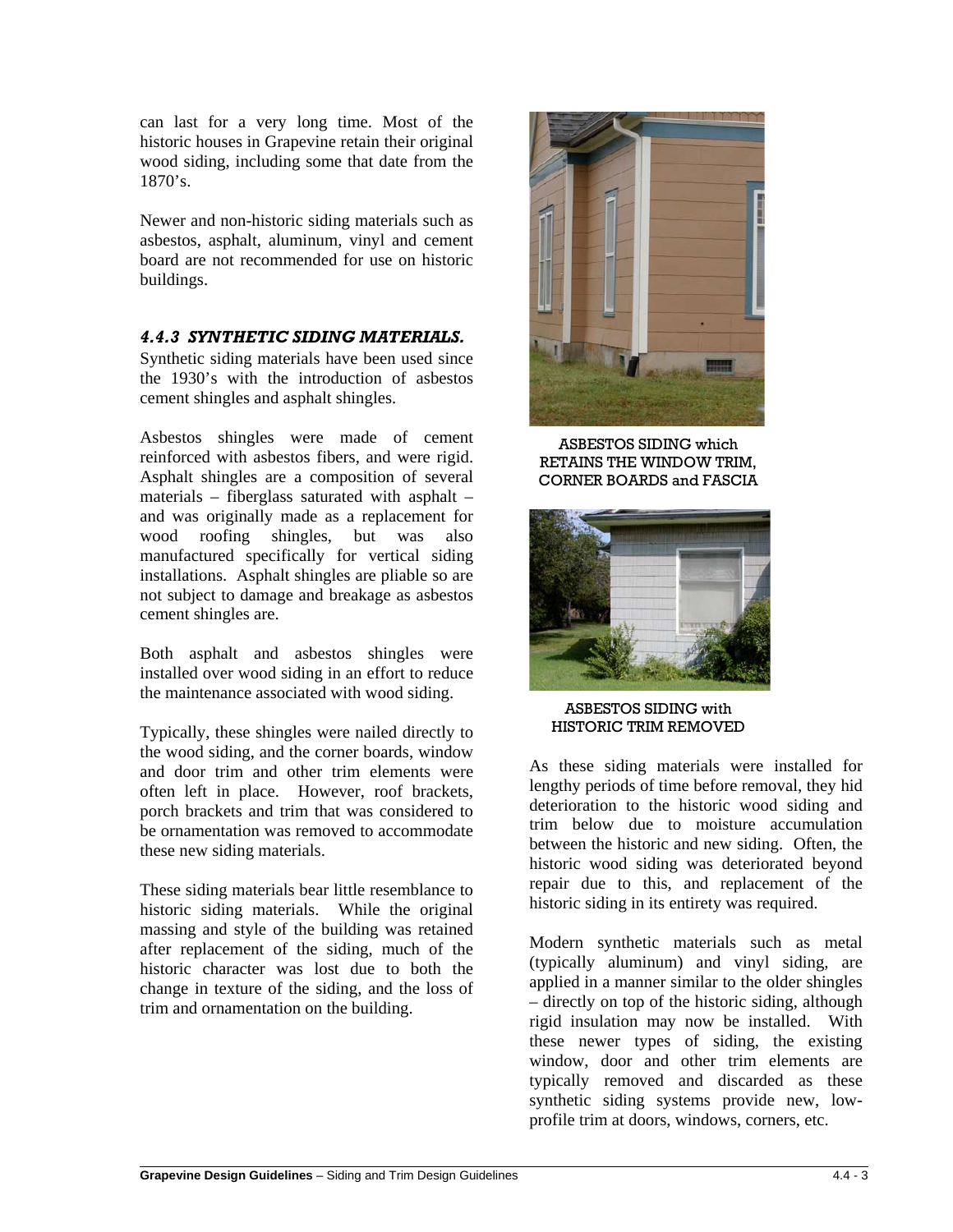Synthetic siding materials adversely affect the appearance of a historic residence and typically result in the loss of historic elements that are critical to the character of the building: door and window trim, roof brackets and other decorative trim, texture of the siding. Loss of this historic character at one building also alters the historic visual relationship between the buildings in a district.



METAL SIDING with CHANGES AT WINDOWS and LOSS of MAJORITY OF TRIM

Installation of metal, vinyl and similar synthetic siding materials also damage the historic wood siding by nailing directly to it. Existing problems which signal early warning signs of deterioration (such as a hidden source of water entry within an exterior wall or leaking from the roof) may be hidden by the installation of synthetic siding; unfortunately, these problems continue and will only worsen, and may destroy the historic wood siding below once new siding is installed over the wood. Eventually moisture will surface and affect the new synthetic siding; however, by this time the historic wood siding underneath may be damaged beyond repair.

For these reasons, synthetic materials such as aluminum, vinyl siding or cement boards may not be used on historic properties.

## *4.4.4 NEW SIDING and TRIM*

 $\overline{a}$ 

Where new siding and trim is necessary to replace severely deteriorated existing siding and trim at historic buildings, or is to be used at new construction (new house or accessory structures), wood siding shall be used. This new wood siding and trim shall be appropriate to and compatible with wood siding used elsewhere in the district and immediate vicinity. Appropriate wood trim at windows, doors, corner boards, top and sill conditions, brackets, cornices, roof trim and other decorative trim shall used. The size (width and height), scale, profile and relationship to other components (siding) shall be carefully considered in design and installation. It is appropriative for trim at new construction to be a simplified design, respecting historic trim used in other buildings in the district but not imitative in design.



TRIM AT A QUEEN ANNE HOUSE: GABLE TRIM, WINDOW TRIM, FINIAL AT ROOF, TEXTURED SHINGLES AT GABLE and DECORATIVE CORNER BRACKETS.

In addition, new skirting at residential buildings shall be appropriate to the building. Wood siding as a continuation of the siding on the walls, lattice that is 'framed' or pressed metal are examples of appropriate skirting materials.